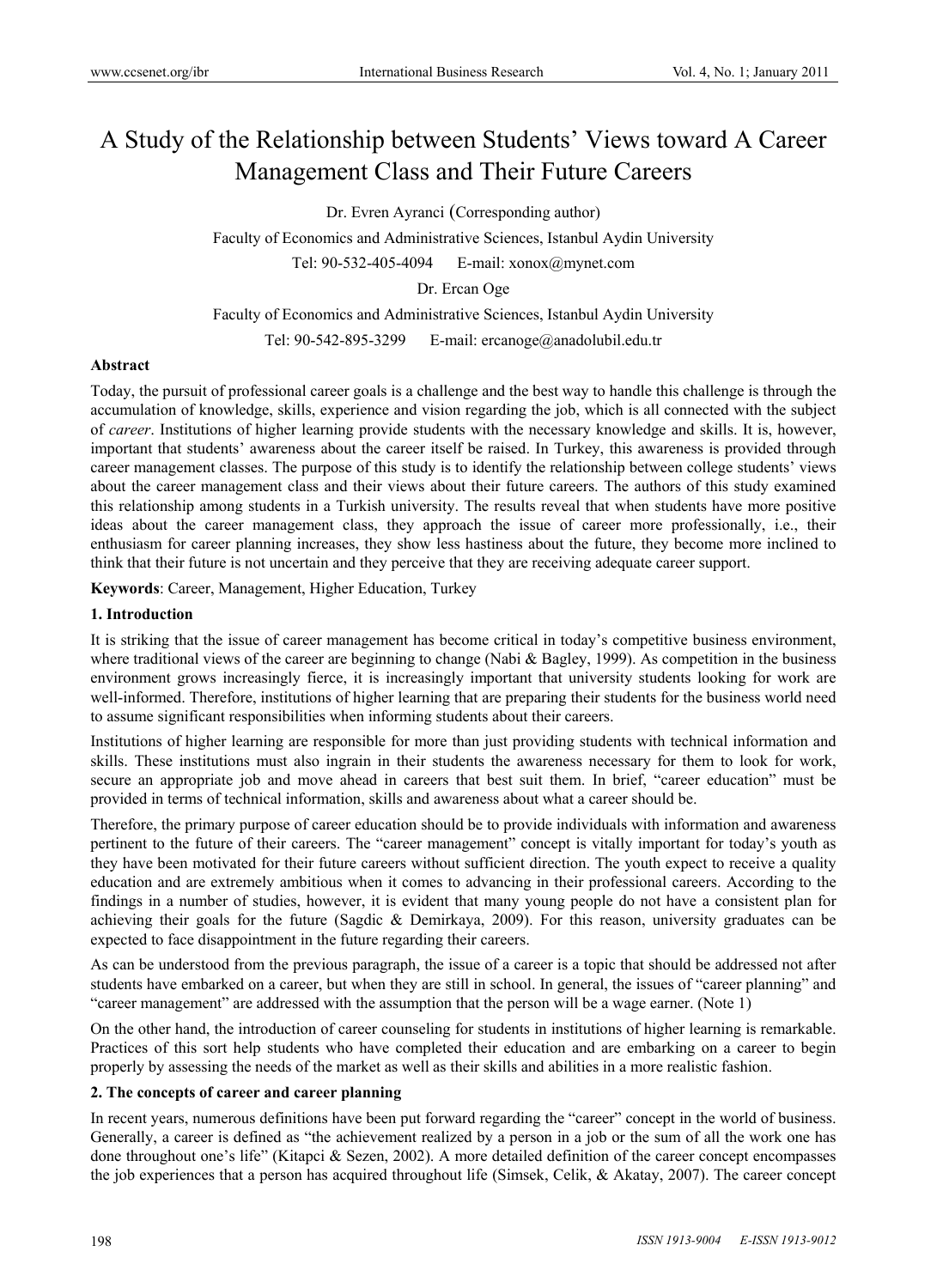also pertains to the hierarchical positions a person has occupied in business life and the attitudes and behaviors related to these positions (Aytac, 2005).

Career management is a general concept that encompasses career planning and career development functions. It involves the design and application of the overall process that makes it possible to plan and manage careers in a way that meets the needs of the organization and the preferences and capacities of individuals (Simsek & Oge, 2007). Per this definition, career planning and development are both components of career management.

Career planning involves the definition of what must be accomplished to identify a person's career goals and to attain those goals (Ozgen, Ozturk, & Yalcin, 2005). Career development, on the other hand, makes it easier to achieve the career goals and objectives by providing employees the ability to evaluate and expand their skill set (Simsek et al., 2007).

As mentioned earlier, the issue of careers must be addressed when individuals are still students. Therefore, it would be appropriate to review studies that address the views regarding both career and career management among university students in the process of preparing for the business world.

# *2.1 How university students view the issue of their careers*

If we focus on the views of Turkish students, a study conducted at Mehmet Akif Ersoy University by Sagdic and Demirkaya (2009) demonstrated that 88.4% of the students did not have future career plans related to their fields of study. The primary reasons were deficient foreign language education, lack of counselors and guides for career development, financial constraints and the desire to enter the workforce as soon as possible. In their study at Inönü University, Genc, Alim, and Genc (2007) demonstrated that when choosing a profession, the student's own desires were more important than guidance from their families or teachers, which did not have a significant impact. Furthermore, the study indicated that career guidance should be provided throughout the entire university experience. A similar study was conducted with students from Fırat University Medical School, and the conclusion was that the most important factor in the choices of medical school students was their own desires (63%), followed by the desires of their families (26.7%) (Acik, Oguzoncul, Polat, Gungor, & Gungor, 2002). In a study of the attitudes of students at Cerrahpaşa Medical School regarding medical education and post-graduation plans, Koksal et al. (1999) found that the most important factor in their choice of medicine as a profession was their own desires while the second most important factor was the desires of their families.

Studies conducted abroad have demonstrated that when individuals determine their own career path by balancing work, family and personal needs, it is easier for them to attain their career goals (Simonsen, 2000). In other words, individuals who have realistic career expectations and act accordingly are successful as long as they achieve balance (Greenhaus, Callanan, & Godshalk, 2009).

The issues of "career expectation development" and "knowing oneself" mentioned in the previous paragraphs can surface even when an individual is a student. It is very important that university students plan their futures and their careers, which are a significant part of their future, or at least identify goals for the future. To appropriately plan and identify goals, students must have certain skills and information (Nabi and Bagley, 1999).

Classes provided at institutions of higher learning can give students these skills and information. These classes shape the students' expectations for the future and their careers. This is essential because studies have shown that most students do not think about their future very much, especially when it comes to career planning. For example, Lau and Pang (1995) conducted a study in Hong Kong on 492 students and learned that most of the students had not made plans for their future careers. Similarly, Doherty, Viney, & Adamson (1997) noted that university students, especially those about to graduate, had not determined the course of their career and had a tendency to take whatever job was available. In a study conducted in England, Counsell (1996) demonstrated that when it came to determining a career path, families, close friends and the world views of the students had the greatest impact. However, students did not pay enough attention to the self-perceived skill level, competencies and needs pertaining to the job market. In summary, it appears that students are not sufficiently informed when it comes to determining a career path. Stewart and Knowles (2001) addressed the same problem, arguing that students should be provided education regarding career management, especially in institutions of higher learning.

Miller and Liciardi (2003) concluded that Australian university students viewed career management training as extremely valuable and that they began their careers better informed due to this training. In a study of wage earners who had recently graduated from a university, Sturges, Guest, Conway and Davey (2002) demonstrated that those who received career management training and determined their own career path based on the training acted in accordance with the aspects of career management recommended by their organizations and were more loyal to their organizations.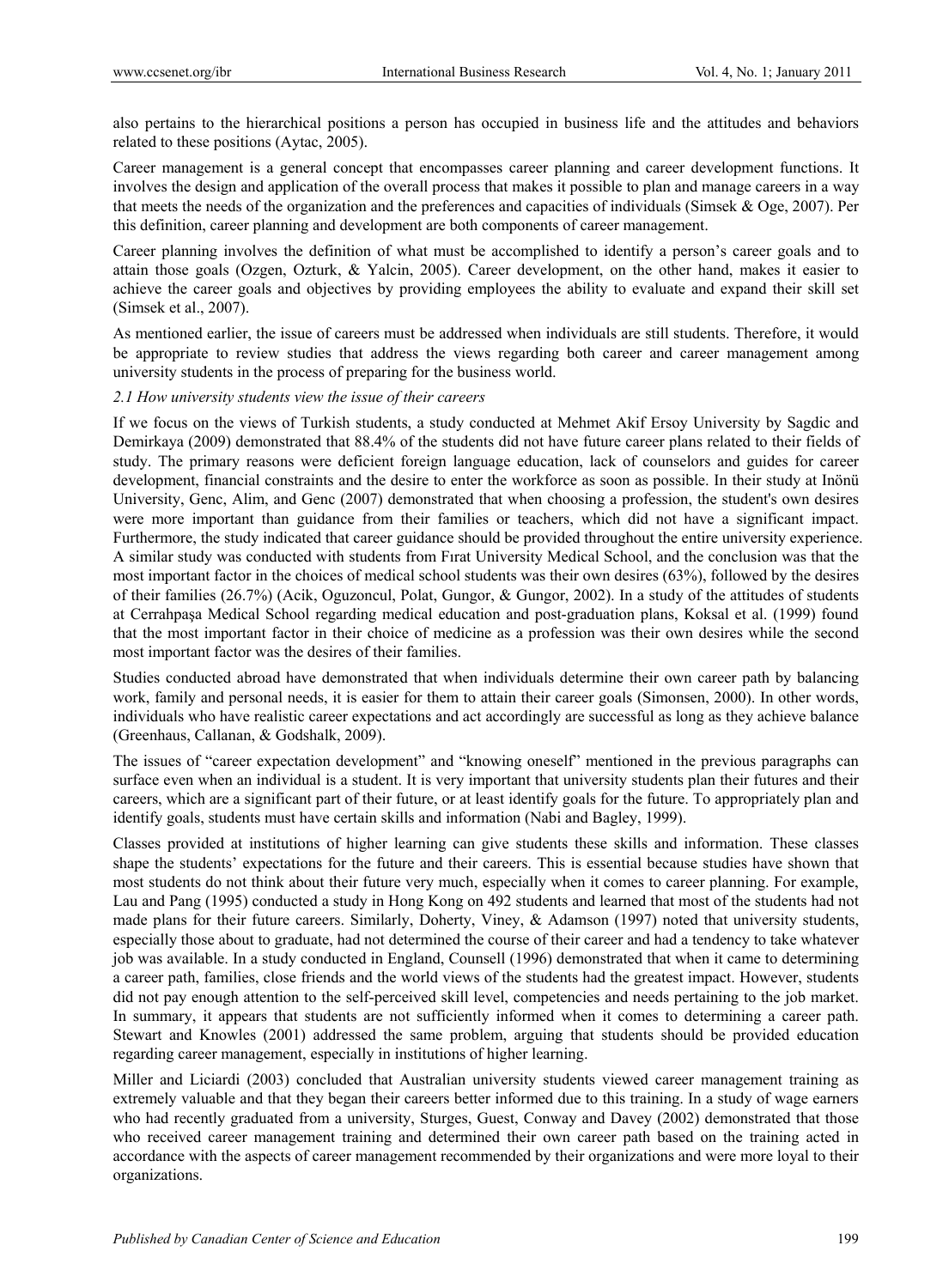When all of this research is summarized, we can reach the following general conclusions:

- University students are not very well informed with regard to their future careers.
- There are a number of factors that affect how students determine a career path.
- Information provided about career management can have a number of positive effects on students' careers.

# **3. Methodology**

# *3.1 The purpose, scope and importance of the research and the methodology used for data collection*

The purpose of this study is to examine the relationship between university students' views of career management classes and their views about their future careers. There are two main approaches that could be applied to conduct such a study. One approach is to compare the students' views before and after taking the career management class in a particular academic year. Another approach would be to compare the views of students who have not yet taken the career management class to those who already have.

For this study, the second approach was utilized. As a result, students were evaluated in two groups: those who had and those who had not taken the career management class. Subsequently, relationships between the students' view of the class and their career perspectives were examined.

The study included 142 students in the *human resources management program* at Istanbul Aydin University's Anadolu Bil Vocational College. There were a number of reasons for conducting the research in this program:

 This college provides a two-year program where the career management class is provided in the second year. As a result, it is easy to distinguish between those who have and have not taken the class (i.e. first-year vs. second-year students).

 The career management class is unique to the human resources management program in this vocational college. As a result, the sample is homogenous as it includes students from the same program.

 A characteristic of the human resources management program is that both first- and second-year students receive general career orientation. Therefore, even students who have not taken the career management class have a general understanding of the career concept.

The study is important in terms of Turkish literature on the subject. Even though there are studies that address the career planning and career expectations of students in various Turkish educational institutions, the authors could not find any research that examined the relationship between students' career views and career management classes. As was demonstrated in the previous section, only a few studies in the foreign literature examine this relationship. Therefore, this study can be viewed as contributing not only to the research in Turkey but also to the international literature on the subject.

A survey was utilized to collect data for this study. The survey was conducted at the end of spring semester of the academic year 2009-2010 (from June 15th to June 25th, 2010). It involved 243 students in the Human Resources Management Program at Istanbul Aydın University's Anadolu Bil Vocational College. The number of students who participated in the survey was 142, indicating a participation rate of 58.5%.

To determine the content of the survey, the previously mentioned studies from Turkey and other countries were reviewed and 28 statements were created with the assistance of these studies. All opinions regarding these statements were collected in a manner consistent with the five-point Likert scale. The literature demonstrates that students in institutions of higher learning are not well-informed regarding their careers and have pessimistic views of the future. This was taken into consideration in the process of creating the statements in the survey.

## *3.2 Research findings*

3.2.1 The statistical structure and reliability analyses of the statements

The survey form contained a total of 28 statements for each of the 142 students. As a result, there were a total of 3976 data points. However, when the survey forms were examined, 26 data points were missing (0.65%). An average value for the same type of data was used in place of each missing data point prior to analysis.

Some of the statements on the survey were related to the career management class, while others were related to careers. To understand what kind of structure was formed by these statements, an exploratory factor analysis was first conducted. More specifically, we were interested in how the statements in the survey were grouped in a statistically significant manner. An analysis of the resulting groups, as well as the reliability and relationship analysis between all the groups will be presented later.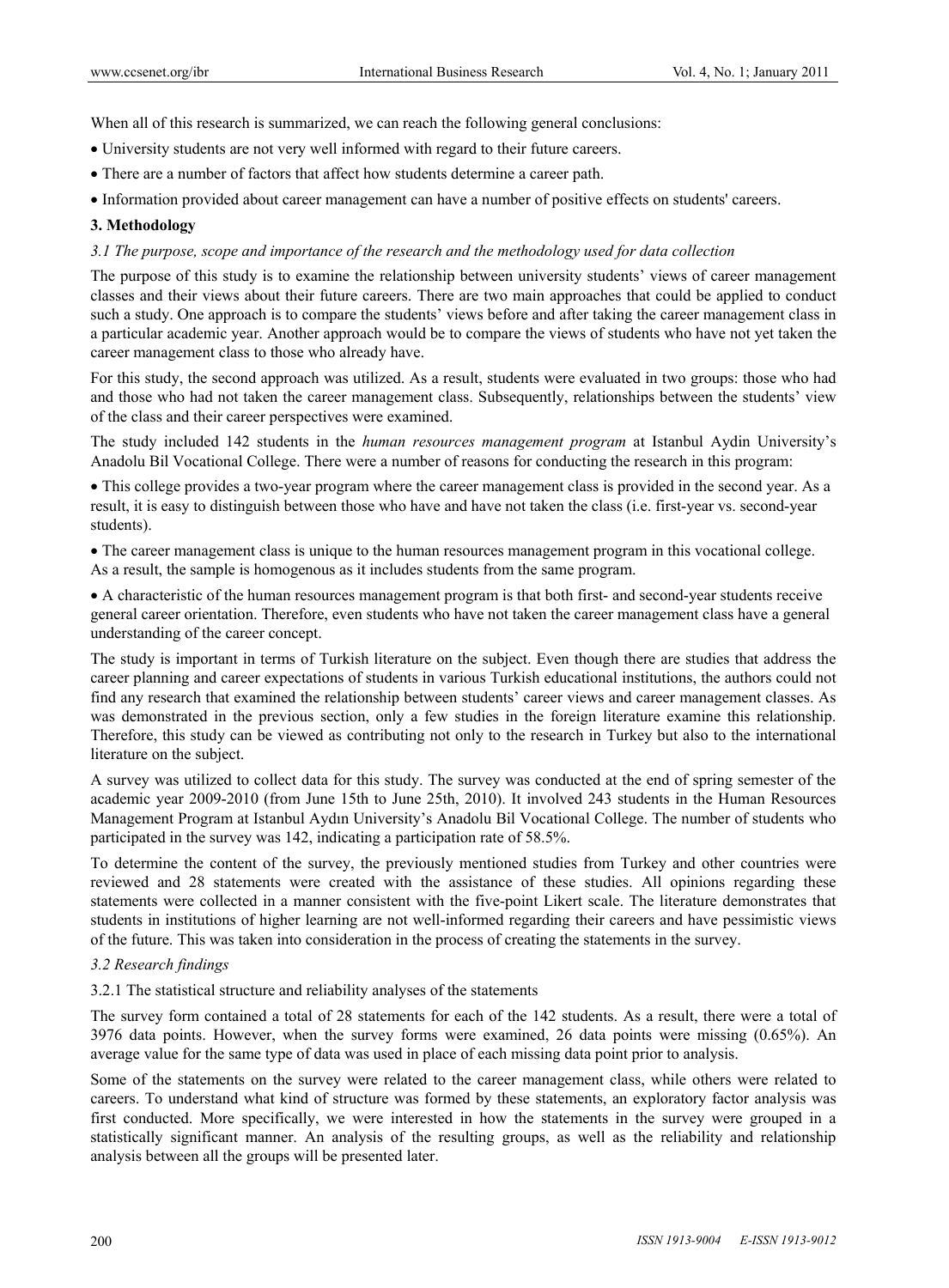The varimax rotation method and principal component deduction method were used in the exploratory factor analysis. To reliably see the grouping of the statements, those with a factor load less than |0.4| were not included.

The results of the analysis revealed a total of five statement groups (factors). The Kaiser-Meyer-Olkin (KMO) test value in the analysis was 0.727, suggesting that the data were suitable for division into different groups. In the analysis, where a Bartlett test value of 5% was significant, five factors accounted for 51.04% of the total variance. These five factors and their statements are given in Table 1.

According to Table 1, students' positive views about the career management class constituted a separate factor, encompassing a total of seven statements. In contrast, four factors were revealed regarding other perspectives on the career issue:

- Unenthusiastic about career planning
- Perception of lack of career support
- Hastiness and uncertainty about the future
- Perception of competency with regard to starting a career

As mentioned earlier, the survey contained 28 statements. At this stage, two statements were removed because of statistical inconsistencies. Therefore, the five factors contained a total of 26 statements as can be seen in Table 1.

Table 2 contains the reliability analysis results with each separate factor and the Cronbach-Alpha values for all of the variables at the end.

In the literature, statements with a Cronbach-Alpha value of 0.6 or higher are generally taken into consideration; however, values of 0.5 or higher are also acceptable (Garson, 2008). Therefore, the statements for the "Perception of Competency Regarding a Career" factor were left out of the analysis. When the statements for these factors were excluded, the Cronbach-Alpha values of the remaining statements became 0.706.

The exploratory factor analysis and reliability analysis show that the views of students regarding the career management class constitute a statement. Another conclusion is that the views of students regarding the career management class are based on four principal aspects (factors). However, the reliability value of one of the four factors was unacceptably low.

Therefore, the views of students regarding the issue of career are based on three aspects: lack of enthusiasm for career planning, a perception that they lacked career support and hastiness and uncertainty regarding the future.

3.2.2 Relationships identified between aspects that shape the views of students regarding careers and their views toward the career management class

As discussed previously, the purpose of this study is to examine the relationships between the views of students regarding the career management class and aspects regarding the issue of career. The exploratory factor analysis revealed such aspects. The potential relationships between these aspects and their specific characteristics must be examined. The authors chose to use the structural equation modeling (SEM) to analyze these potential relationships.

In short, SEM is a method used to test and predict cause-effect relationships between variables and factors (variable groups). In this method, the relationships between variables and variable groups are first taken into account. Then, the relationships within the variable groups are addressed. A model that includes all of these relationships is developed and tested to see how realistic it is in light of the data obtained. Therefore, SEM is a method that is useful for conducting both holistic (in terms of the entire model) and individual (in terms of the relationships in the model) relationship analyses (Schumacker & Lomax, 2004).

The fundamental characteristics of SEM are as follows (Danes, Rueter, Kwon, & Doherty, 2002; The University of Texas at Austin, Division of Statistics and Scientific Computation, 2009):

- SEM is a combination of regression, correlation, covariance and factor analyses
- The primary assumption in SEM is that any model can be converted into a series of linear regression equations

Figure 1 shows the model addressing the relationships of the four factors that passed the reliability test. The model in Figure 1 is described as follows:

- The four factors are (each factor is indicated by an oval):
- o **PosV\_CML**: A positive view about career management classes;
- o **Un\_CP**: Unenthusiastic about career planning;
- o **Per\_CS**: Perception of a lack of career support;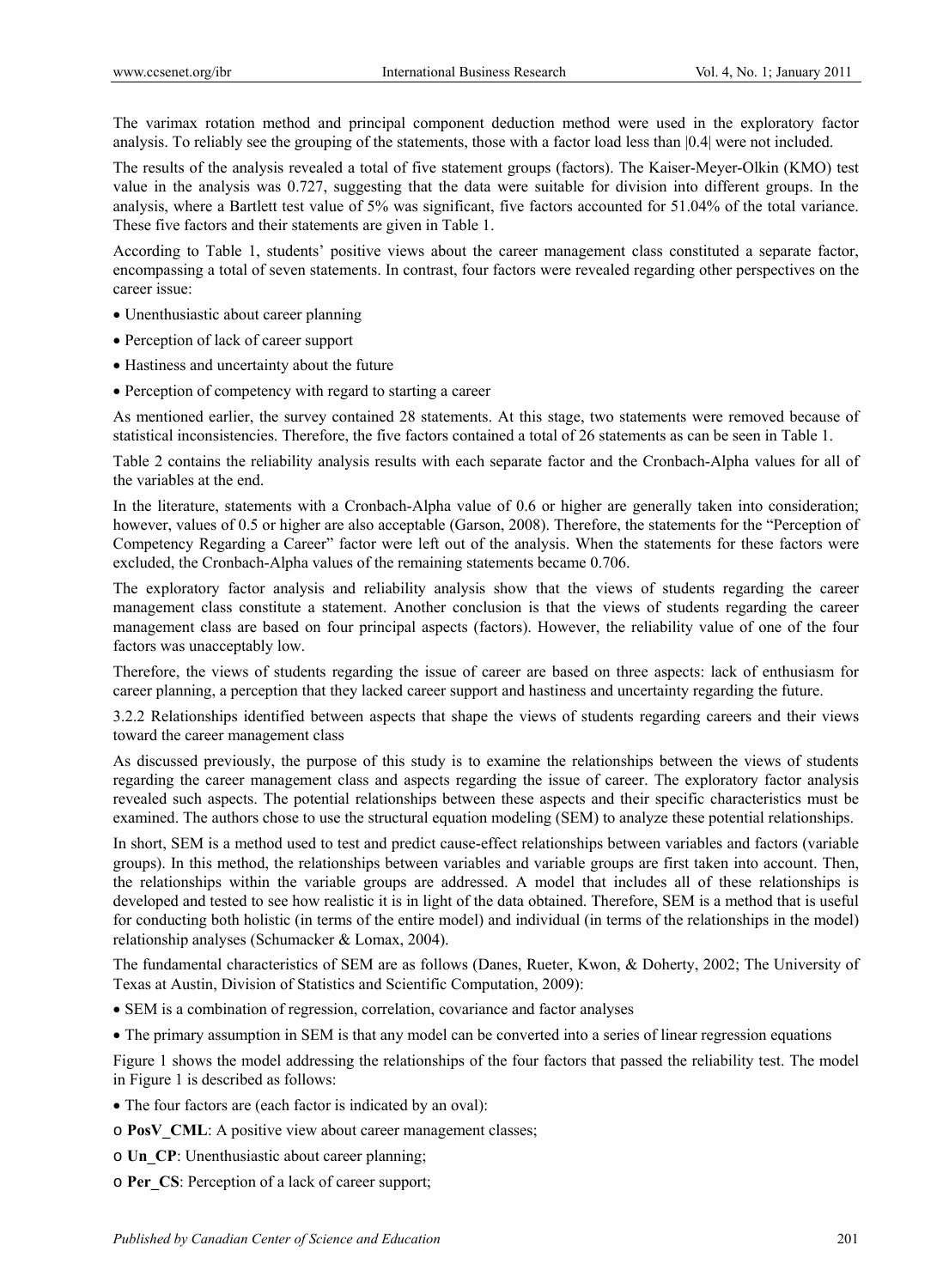o **HA\_Fut**: Hastiness and uncertainty about the future.

It is assumed that there are relationships between all four factors

• The four factors encompass a total of 23 statements, with each rectangle representing a statement. The number in each rectangle shows the number of each statement in the questionnaire.

At this point, there is an issue that should be clarified. All of the data were used to obtain the four factors. However, when addressing the model in Figure 1, the data from the first- and second-year students were evaluated individually. In other words, the same model was generated and tested separately for the first- and second-year students. The expectation here was that the relationships between the factors created by the data from first- and second-year students would be different from each other.

The model used in the research is provided in Figure 1. Table 3 contains the goodness of fit indices that demonstrate how realistic the model is when it is based on the data from the first- and second- year students.

There are differing views regarding ideal values for the goodness of fit indices in Table 3, but when viewed in light of the ideal values that are generally accepted (Diamantopoulos & Siguaw, 2000), models built using two different data sets (one from first- and one from second- year students) appear to be realistic.

The research specifically focused on the relationships between the four factors. As such, the correlation coefficients between the factors for the two models should also be provided. The correlation coefficients for the first-year students are shown in Table 4.

There is no correlation coefficient between the Perception of Lack of Career Support and Positive View of Career Management Classes factors in Table 4, because the relationship between these factors is statistically insignificant  $(p<0.05)$ .

In Table 4, we see that:

 When first-year students reported having a more positive view of the career management class, the lack of enthusiasm these students had for career planning declined (with a correlation value of -0.16).

 Similarly, when they reported a more positive view regarding the career management class, the students displayed less uncertainty and hastiness about the future (-0.30)

 It is striking that the same powerful relationships exist between aspects related to the career issue. To explain more; when students think that they lack career support, they are less enthusiastic about career planning (0.75). Furthermore, if students behave hastily regarding the future and think that the future is uncertain, they exhibit an increasingly unenthusiastic attitude towards career planning (0.70). Finally, if students become hastier regarding the future and think that the future is more uncertain, they think that they have even less career support (0.69)

In Table 5, the same results are shown for the second-year students. There is no correlation coefficient between Hastiness and Uncertainty about the Future and the Positive View of Career Management Classes because a relationship of 5% was considered insignificant.

Table 5 reveals that:

 When second-year students have a positive view of the career management class, they become more enthusiastic about career planning (-0.22). Furthermore, there is an inverse relationship between this positive view and the perception of a lack of career support.

• The same relationships can be seen among aspects related to the career issue. The weakest relationship is between the perceived lack of career support and a lack of enthusiasm for career planning (0.24). The strongest relationship is between the students' hastiness/perception of the future being uncertain and their lack of enthusiasm for career planning (0.61).

#### **4. Conclusion**

This research has achieved a number of results. Various statements were used to understand students' views on career management. Seven of these statements constitute a factor (group). The first striking result was that this factor included completely positive statements regarding the career management class. In other words, statements that contained only positive sentiments regarding the career management class formed a separate factor. This factor was called the Positive View about Career Management Classes.

Views about the career issue were divided into three factors that were statistically significant. All of these factors were clearly negative. Specifically, it is striking that the students' perspectives on the career issue were negative. This conclusion is similar to the general conclusions found in the literature.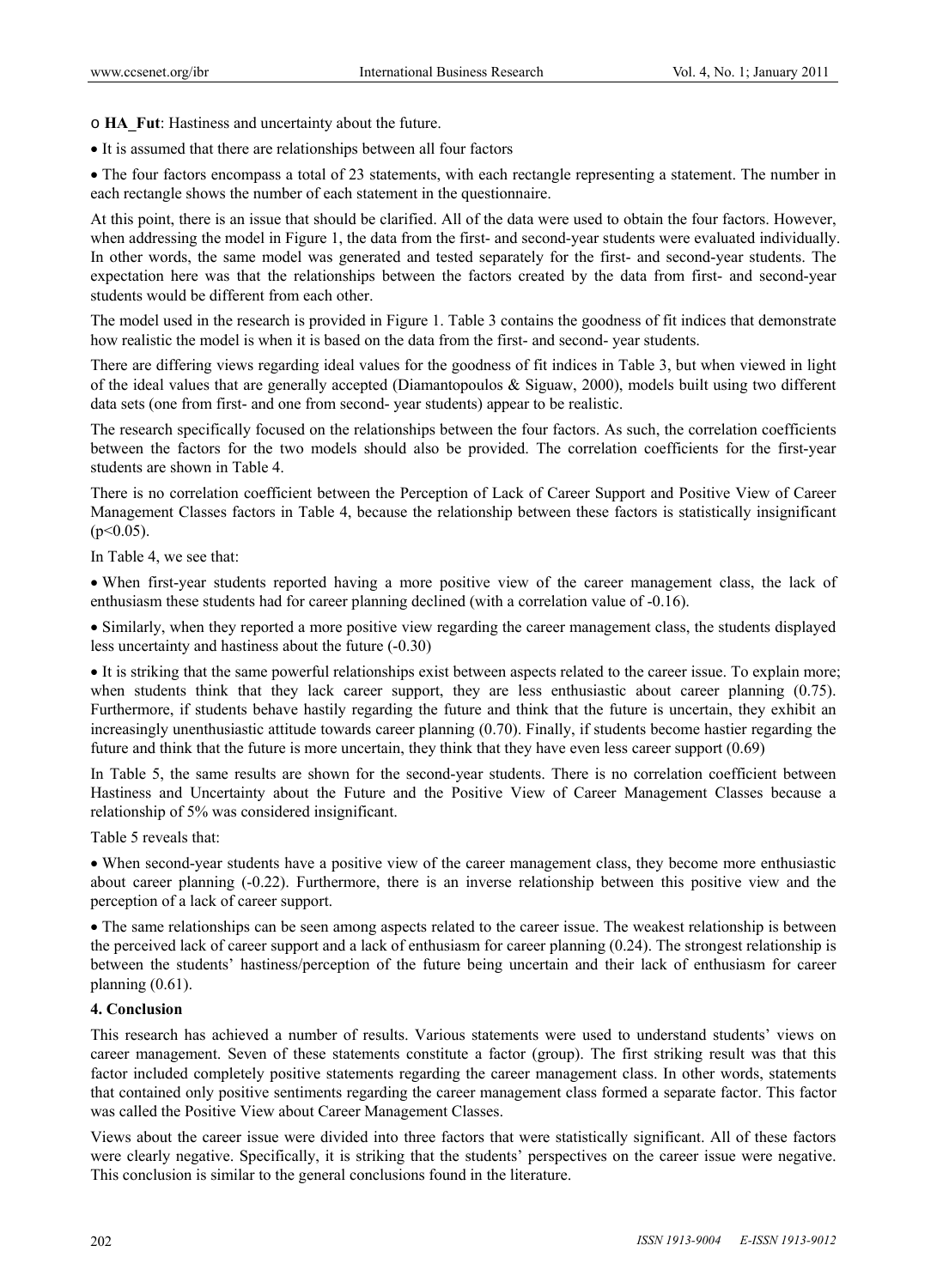The relationships of the four factors were modeled. The research model in Figure 1 was built up twice, first with the data from first-year students and then with the data from second-year students. The models using data from both the first- and second-year students proved to be statistically realistic. Therefore, it is clear that both first- and second-year students have similar ideas in terms of the relationships between their career views and their views of the career management classes.

Furthermore, the lack of enthusiasm for career planning evidenced by the students who participated in the survey, the view that they lacked career support, their hastiness about the future and the perception of an uncertain future all changed in the same direction. In short, all of the aspects that shaped the students' perspectives regarding careers varied in a similar fashion.

The primary conclusion reached with regard to the purpose of the study is that a positive view of the career management class had an inverse relationship with aspects related to the issue of career. Consequently, when students have a more positive view of the career management class in general, it can be argued that they are more enthusiastic about career planning, they do not think they are as deprived of career support, they tend to be less hasty in their behavior about the future and they do not think that the future is so uncertain.

On the other hand, there are a number of important issues related to this primary result. There is an important difference between the views of first- and second-year students. First-year students did not exhibit a significant relationship between a positive view of the career management class and the idea that they lack career support. Second-year students, on the other hand, did not exhibit a significant relationship between having a positive perspective about the same class and behaving hastily regarding an uncertain future. Therefore, first- and second-year students displayed a tendency to relate the career management class to different aspects of their careers.

The relationship between the first-year students' positive views of the career management class and their lack of enthusiasm for career planning turned out to be weaker than the same relationship from the second-year students. A possible reason for this result may be that the first-year students had not yet taken the class. In other words, because the second-year students took the class, they may be able to defend the positive contribution of this class on career planning in a more powerful way. Another possible reason could be the approaching graduation of second-year students. Second-year students expect to enter the workforce soon and may view career planning as more important than first-year students. For this reason, second-year students may think that the career management class is more important for their careers.

Another result is that second-year students think that they lack career support, but that the career management class reduced this feeling of deprivation. In contrast, there was no such result with the first-year students. As was indicated in the previous paragraph, second-year students are expected to enter the workforce in a short period of time. Therefore, this could be interpreted as second-year students feeling a greater need for career support compared to first-year students. Second-year students may have viewed the career management class as having helped to meet this need.

The final result is that the first-year students are in more of a hurry to start their careers and are more likely to think that the future is uncertain, while believing that the career management class will be helpful in alleviating this uncertainty and hastiness.

As expected, the career management class was shown to be related to the ways in which students viewed the larger career issue. A more positive view of the career management class mitigated other negative aspects of the career issue.

Though other Turkish studies have examined the general issues of career perspectives among students, they have not focused on specific aspects related to the career issue. Future studies could focus on how career views are related to a variety of specific elements. Some of these issues include students' world views, family characteristics and the overall psychological make-up. Because students are in academic institutions, it would be reasonable to examine the effects of education on students' views toward their future careers, as was the case in this study. Future studies could address the relationships between students' views of career and the career-related information they have received in different scientific branches of study. Another approach might be to study how the students' views of career-related classes influence their career expectations using attitude scales. Yet another approach might be to research the relationships between students' grades in career-related classes and their ideas about careers. Other approaches could examine all of these relationships over time. For example, a study might evaluate, at regular intervals, students' views of career management in their first year as students and later at graduation. Finally, their views of career and career management could be studied during a specific period in their careers. Research that examines how these views change over time would be an original study, at least in terms of Turkish literature. In conclusion, a number of different studies including students and the issue of career management could be conducted.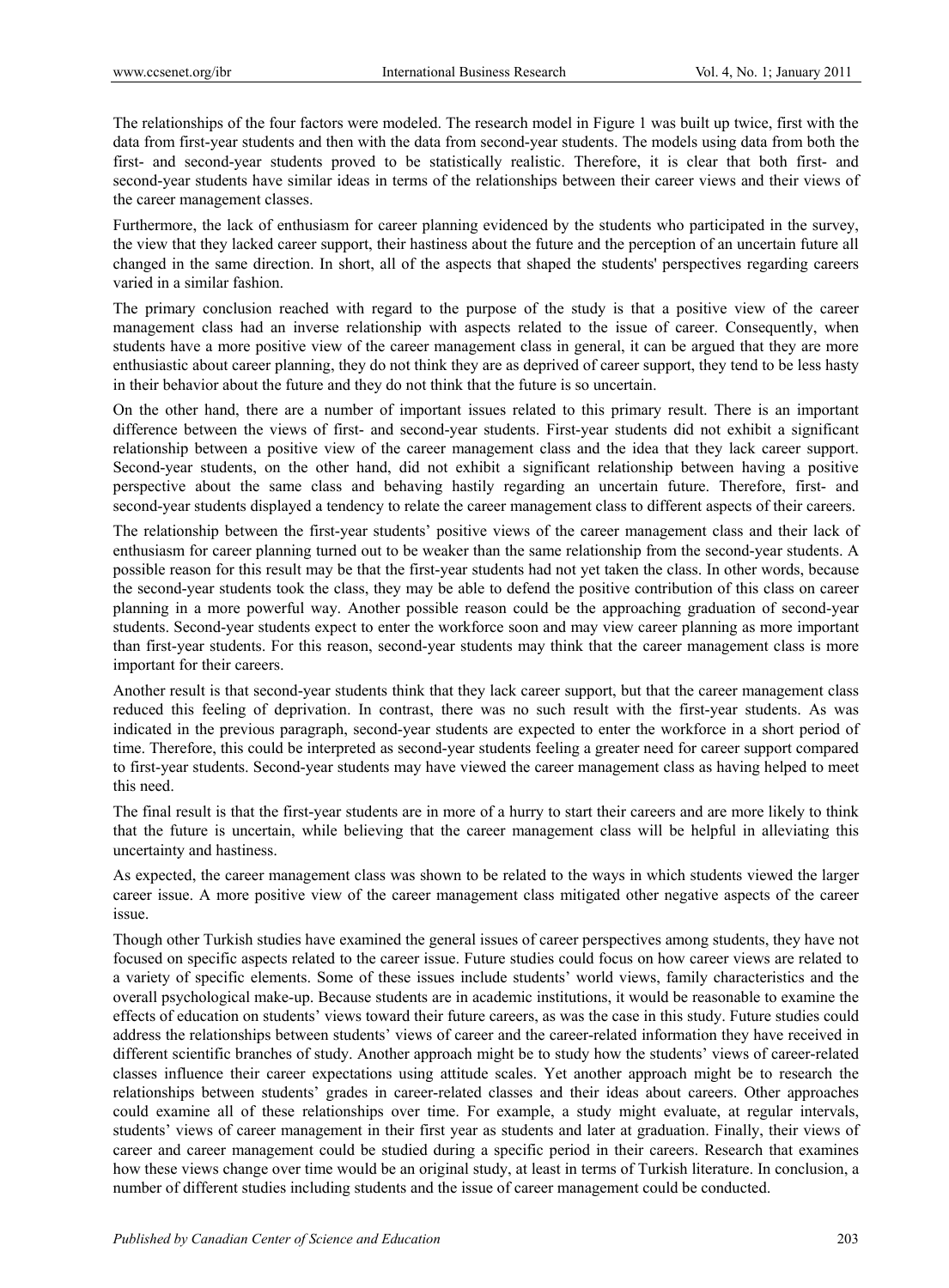## **References**

Acik, Y., Oguzoncul, F., Polat, A., Gungor, Y., & Gungor, L. (2002). Fırat Üniversitesi Tıp Fakültesi Öğrencilerinin Tıp Eğitimi ve Mezuniyet Sonrası Hakkındaki Düşünceleri [The thoughts of the medical students of Firat University about medical education and post-graduation]. *Toplum ve Hekim,* 17, 189–194.

Aytac, S. (2005). *Çalışma Yaşamında Kariyer Yönetimi, Planlaması, Gelişimi ve Sorunları [Career management, planning, development and problems in work life]* (2nd ed.). Bursa, Turkey: Ezgi Publications.

Barutcugil, I. (2010). Kariyer Planlama ve Kariyer Yönetimi [Career planning and career management]. [Online] Available: http://www.ikademi.com/kariyer-planlama/749-kariyer-planlama-ve-kariyer-yonetimi.html (July 12, 2010).

Counsell, D. (1996). Graduate career in the UK: An examination of undergraduates' perceptions. *Career Development International,* 1, 34–41.

Danes, S. M., Rueter, M. A., Kwon, H-K., & Doherty, W. (2002). Family FIRO model: An application to family business. *Family Business Review,* 15, 36–40.

Diamantopoulos, A. & Siguaw, J. A. (2000). *Introducing LISREL.* London: Sage Publications.

Doherty, N., Viney, C., & Adamson, S. (1997). Rhetoric of reality: Shifts in graduate career management? *Career Development International,* 2, 173–179.

Garson, G. D. (2008). Scales and standard measures. (2008). [Online] Available: http://faculty.chass. ncsu.edu/garson/PA765/standard.htm#internal (July 13, 2010).

Genc, G., Kaya, A., & Genc, M. (2007). İnönü Üniversitesi Tıp Fakültesi Öğrencilerinin Meslek Seçimini Etkileyen Faktörler [The factors that affect the occupation choices of Inonu University medical students]. *İnönü Üniversitesi Eğitim Fakültesi Dergisi,* 8, 49–63.

Greenhaus, J. H., Callanan, G. A. & Godshalk, V. M. (2009). *Career management* (4th ed.). Thousand Oaks, CA: Sage Publications.

Kitapcı, H., & Sezen, B. (2002). Çalışanların Tatminini Belirleyici Unsurlar Üzerine Bir Araştırma. Kariyer Süreci Örneği [A research on the factors determining workers' satisfaction. The sample of career process]. *Fırat Üniversitesi Sosyal Bilimler Dergisi*, 12, 219–230.

Koksal, S., Vehid, S., Tunckale, A., Cercel, A., Erginoz, E., Kaypmaz, A. & Ozbal, A. N. (1999). Cerrahpaşa Tıp Fakültesi Öğrencilerinin Tıp Eğitimi ve Mezuniyet Sonrasına İlişkin Tutumları [The attitudes of Cerrahpasa medical students about medical education and post-graduation]. *Cerrahpaşa Tıp Dergisi,* 30, 251–258.

Lau, A., & Pang, M. (1995). Undergraduates' career perceptions and first jobs needs in Hong Kong. *The International Journal of Career Management,* 7, 14–24.

Miller, S. & Liciardi, R. (2003). Tertiary student perceptions of the benefits of professional career management education: An exploratory study. *Career Development International,* 8, 309–315.

Nabi, G. R. & Bagley, D. (1999). Graduates' perceptions of transferable personal skills and future career preparation in the UK. *Education + Training,* 41, 184–193.

Ozgen, H., Ozturk, A. & Yalcin, A. (2005). *İnsan Kaynakları Yönetimi [Human resources management]*. Adana,Turkey: Nobel Publications.

Sagdic, M. & Demirkaya, H. (2009). Üniversite Öğrencilerinin Kariyer Gelişim Planlarına İlişkin Yaklaşımları [The views of university students about career development plans]. *Erciyes Üniversitesi Sosyal Bilimler Enstitüsü Dergisi,*  26, 233–246.

Schermelleh-Engel, K., Moosbrugger, H. & Müller, H. (2003). Evaluating the fit of structural equation models: Tests of significance and descriptive goodness-of-fit measures. *Methods of Psychological Research Online,* 8, 31–51.

Schumacker, R. E. & Lomax, R. G. (2004). *A beginner's guide to structural equation modeling* (2nd ed.). Mahwah, NJ: Lawrence Erlbaum Associates Inc.

Simonsen, P. (2000). *Career compass: Navigating your career strategically in the new century*. Palo Alto, CA: Davies-Black Publishing.

Stewart, J. & Knowles, V. (2001). Graduate recruitment: Implications for business and management courses in HE. *Journal of European Industrial Training,* 25, 98–108.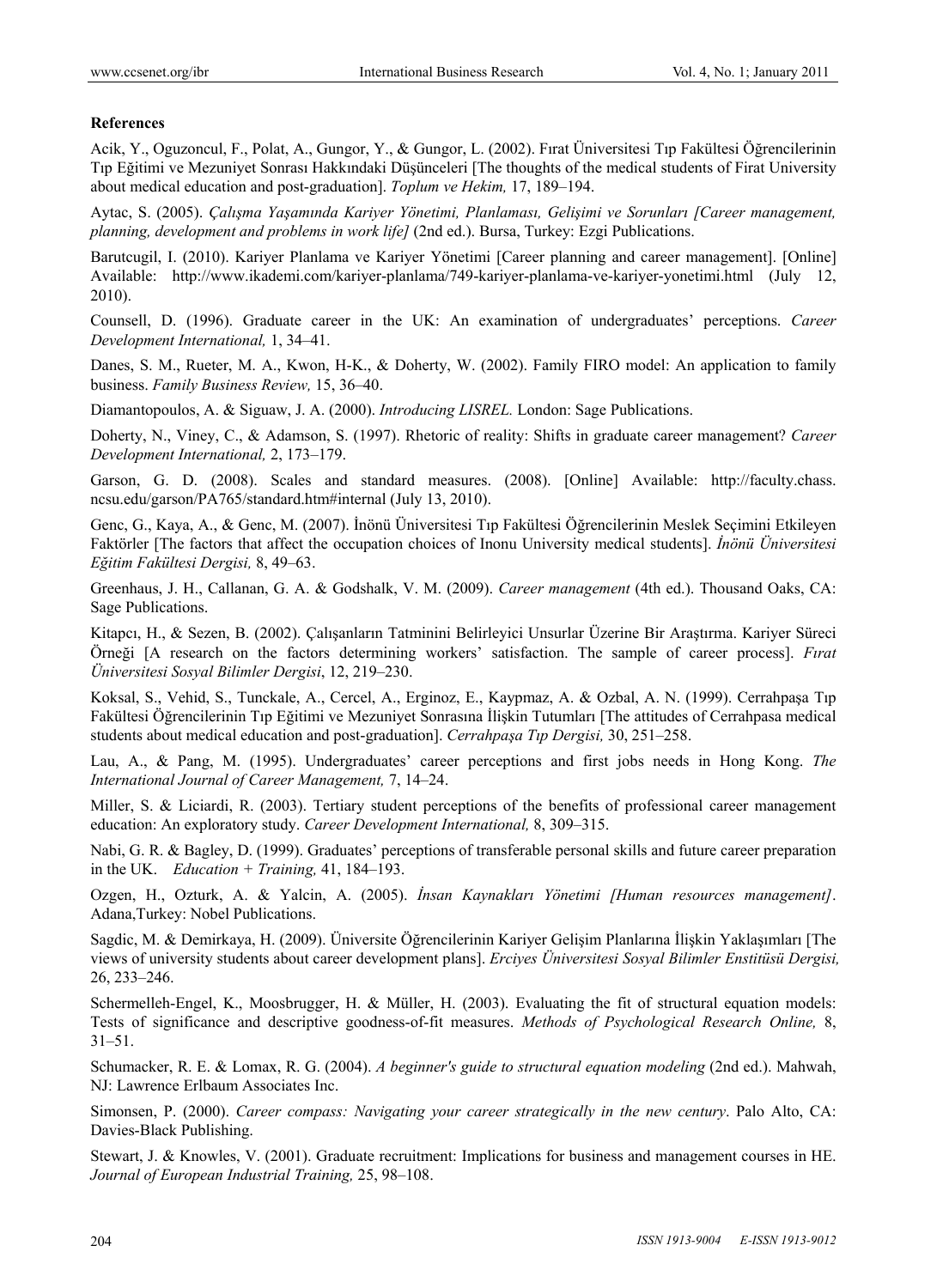Sturges, J., Guest, D., Conway, N. & Davey, K. M. (2002). A longitudinal study of the relationship between career management and organizational commitment among graduates in the first ten year at work. *Journal of Organizational Behavior,* 23, 731–748.

Simsek, M. S., Celik, A. & Akatay, A. (2007). *Kariyer Yönetimi ve İnsan Kaynakları Yönetimi Uygulamaları [Applications of career management and human resources management]* (2nd ed.). Ankara, Turkey: Gazi Publications.

Simsek, M. S. & Oge, H. S. (2007). *Stratejik ve Uluslar Arası Boyutlarıyla İnsan Kaynakları Yönetimi [Human resources management with strategic and international dimensions]*. Ankara, Turkey: Gazi Publications.

The University of Texas at Austin, Division of Statistics and Scientific Computation. Frequently asked questions and answers. [Online] Available: http://ssc.utexas.edu/software/faqs/general (July 13, 2010).

# **Notes**

Note 1**.** See Barutcugil, I., Career Planning and Career Management, http://www.ikademi.com/kariyer-planlama/749-kariyer-planlama-ve-kariyer-yonetimi.html, (2010), for an example of a study that defines career planning and assumes that the individual is a wage-earner. (Access date: 12 July 2010).

Note 2. The leading suitability indices in the literature are provided in Table 3. For definitions of these indices and other goodness of fit indices see: Schermelleh-Engel, K., Moosbrugger, H., and Müller, H., Evaluating the fit of structural equation models: Tests of significance and descriptive goodness-of-fit measures, *Methods of Psychological Research Online,* Vol. 8, No. 2, 31–51, 2003.

|                                                                                                                                                                             | Factor                                                 |                                            |                                            |                                                     |                                                                    |
|-----------------------------------------------------------------------------------------------------------------------------------------------------------------------------|--------------------------------------------------------|--------------------------------------------|--------------------------------------------|-----------------------------------------------------|--------------------------------------------------------------------|
|                                                                                                                                                                             | Positive view<br>about career<br>management<br>classes | Unenthusiastic<br>about<br>career planning | Perception of<br>lacking career<br>support | Hastiness and<br>uncertainty<br>about the<br>future | Perception of<br>competency with<br>regard to starting<br>a career |
| It is helpful to have a special class called "career management" to<br>address career issues.                                                                               | .860                                                   |                                            |                                            |                                                     |                                                                    |
| I think that I will be able to determine more clearly what jobs I can<br>perform as a result of the career management class.                                                | .856                                                   |                                            |                                            |                                                     |                                                                    |
| I think that the career management class will make me better<br>informed about my profession.                                                                               | .844                                                   |                                            |                                            |                                                     |                                                                    |
| The career management class helped / will help me think more about<br>my future.                                                                                            | 809                                                    |                                            |                                            |                                                     |                                                                    |
| The career management class will affect my career development<br>after I embark on my career.                                                                               | .804                                                   |                                            |                                            |                                                     |                                                                    |
| I think that I have been / will be less afraid of embarking on a career<br>because of the career management class.                                                          | .773                                                   |                                            |                                            |                                                     |                                                                    |
| The career management class that I took / will take will increase my<br>chances of finding a job.                                                                           | .755                                                   |                                            |                                            |                                                     |                                                                    |
| I have a negative view toward career planning because I do not think<br>that there is a financial advantage to having a career in my country.                               |                                                        | .604                                       |                                            |                                                     |                                                                    |
| I cannot find much time for career planning because I am enthralled<br>with school life, entertainment and vacations.                                                       |                                                        | .591                                       |                                            |                                                     |                                                                    |
| There may be unexpected developments when I enter business world<br>after graduation, so it seems more reasonable to plan my career in<br>the future.                       |                                                        | .576                                       |                                            |                                                     |                                                                    |
| I think that the lives of students who prepare or want to prepare a<br>career development plan will be very ordinary.                                                       |                                                        | .535                                       |                                            |                                                     |                                                                    |
| I think that the job situations for individuals who have a career in<br>our field are not good and therefore it would be better to wait before<br>identifying career goals. |                                                        | .531                                       |                                            |                                                     |                                                                    |

Table 1. Factors Determined by the Exploratory Factor Analysis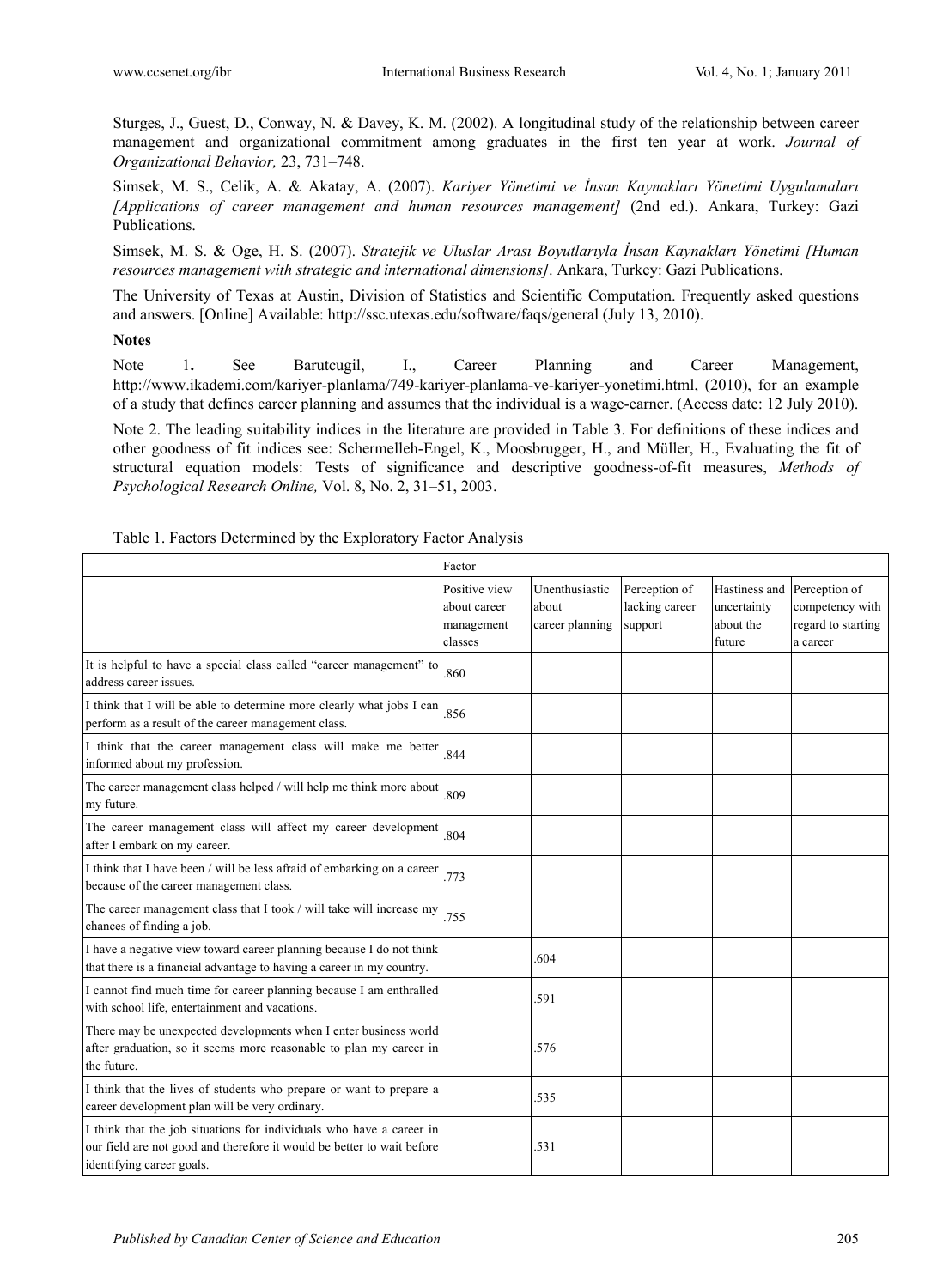| I will only plan my future after I finish school and if I pass the KPSS<br>or private sector entry-level hiring exams.                                                                     | 520  |      |      |        |
|--------------------------------------------------------------------------------------------------------------------------------------------------------------------------------------------|------|------|------|--------|
| If I knew that I would have a good job and enough money when I<br>have a career, then I would make a career plan.                                                                          | .423 |      |      |        |
| I do not think that the education I received from school is sufficient<br>for me to have a career.                                                                                         |      | .715 |      |        |
| School will be completed before we can decide what we want to do<br>in the future.                                                                                                         |      | .695 |      |        |
| I do not believe that I can find a job related to my profession after I<br>graduate. Therefore, I think that career expectations for the future<br>will not be fulfilled.                  |      | .621 |      |        |
| I only receive some of the help that I need regarding career planning<br>and the implementation of this plan for the future.                                                               |      | .503 |      |        |
| Because I have been influenced by opinions that state it is very<br>difficult to have a career in my field, I do not think that I will be<br>successful at having and developing a career. |      | .470 |      |        |
| I want to begin making money right away even if it is not that much.                                                                                                                       |      |      | .735 |        |
| My number one goal is to get a job and become financially<br>independent. I am considering preparing a career plan after I enter<br>the workforce.                                         |      |      | .651 |        |
| I have no plan for the future in my field. It was not my desire to<br>study in this field but my family's.                                                                                 |      |      | .537 |        |
| I think that the tests necessary to have a career (Foreign Language,<br>GPA, Transfer Exam) are too difficult.                                                                             |      |      | 433  |        |
| I am hesitant to plan my career because I lack information, skill or<br>self-confidence.                                                                                                   |      |      |      | .801   |
| I am hesitant to plan my career because I do not know exactly what<br>my strengths and weaknesses are.                                                                                     |      |      |      | .673   |
| It is the influential professional networking capability more than<br>professional competency or career planning that leads to career<br>success.                                          |      |      |      | $-464$ |

Table 2. Results of the Reliability Analyses

| Factor                                                    | Cronbach-Alpha Values |
|-----------------------------------------------------------|-----------------------|
| Positive view about career management classes             | 0.922                 |
| Unenthusiastic about career planning                      | 0.652                 |
| Perception of lack of career support                      | 0.657                 |
| Hastiness and uncertainty about the future                | 0.555                 |
| Perception of competency with regard to starting a career | 0.386                 |
| <b>ALL STATEMENTS OF THE FACTORS</b>                      | 0.736                 |

Table 3. The Goodness of Fit Index Values from the Models Built with the Data from the First- and Second-Year Students

|                                                 | Model Containing Data from | Model Containing Data from |  |
|-------------------------------------------------|----------------------------|----------------------------|--|
| Goodness of Fit Indices (Note 2)                | First-Year Students        | Second-Year Students       |  |
| Root Mean Square Error of Approximation (RMSEA) | 0.071                      | 0.087                      |  |
| Goodness of Fit Index (GFI)                     | 0.87                       | 0.90                       |  |
| Standardized Root Mean Square Residual (SRMSR)  | 0.12                       | 0.11                       |  |
| Comparative Fit Index (CFI)                     | 1.00                       | 0.98                       |  |